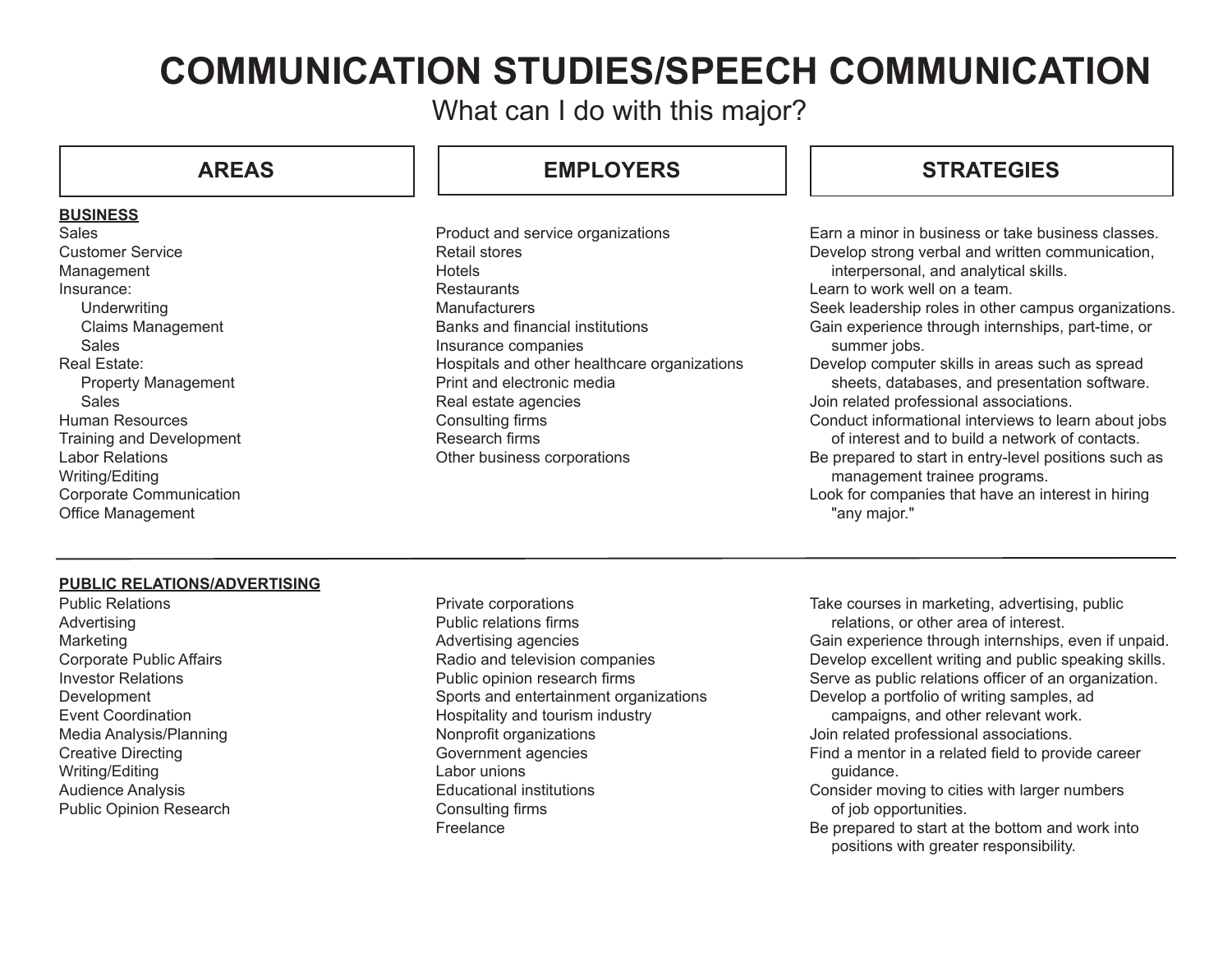### **MEDIA**

Writing Editing Copywriting Publishing Producing Managing/Directing Research Media Sales Media Planning Broadcasting

Publishing firms including newspaper, magazine and book Wire services and syndicates Literary agencies Internet sites Television and radio stations Film industry Freelance

# **AREAS EMPLOYERS STRATEGIES**

Take elective courses in journalism, broadcasting, public relations, and advertising. Develop excellent interpersonal, presentation, and research skills. Work for campus or local newspaper, radio station, or television station. Get related experience through internships, even if unpaid. Learn webpage design and software packages relevant to publishing and media. Develop a portfolio or audition tape depending on the industry. Be willing to take any job in the field to get a foot in the door.

### **NONPROFIT**

**Administration** Management Grant Writing Writing/Editing Fundraising/Development Public Relations Volunteer Coordination Program Coordination Research Religious Work: Pastoral and Other Religious Leadership Mission Work Religious Camp Administration Local Ministries, e.g. Youth, Adult, Education Local and national nonprofit organizations Professional associations Chambers of commerce Community centers **Philanthropies Hospitals** Foundations Churches, synagogues, mosques Religious organizations, e.g. camps, retreat centers, denominational boards Think tanks

Take courses in psychology, sociology, or social work to broaden perspective.

Develop a wide array of skills including writing, speaking, budgeting, and grant writing.

Obtain leadership roles in relevant campus, church, or community groups.

Complete one or more internship(s) with nonprofit organizations.

Learn to work well with different types of people.

- Demonstrate knowledge and experience in a specialty area, e.g. public health, environment, urban issues.
- Research organizations' values to find a good fit with yours. It is critical that you are knowledgeable about and care about the organizations' missions.
- Consider earning a master's degree in public administration or non-profit administration.
- For religious work, research requirements to enter leadership in the faith you want to pursue. For example, Master of Divinity and denominational ordination are required for most clergy positions.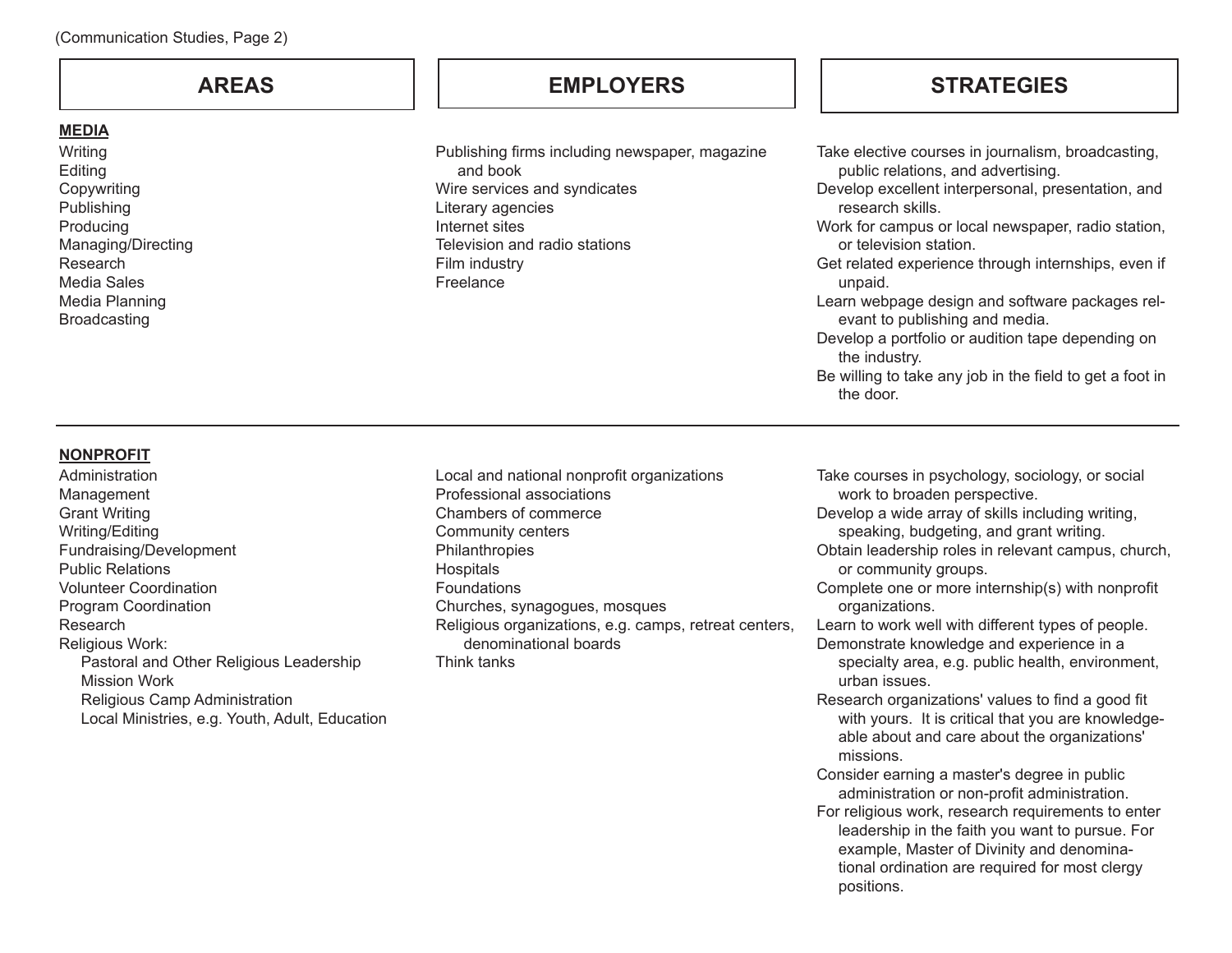### **GOVERNMENT**

City or Town Management Community Affairs **Campaigning** Legislative Assistance Public Information Research Lobbying Conflict Negotiation Program Administration General Services Social Services Foreign Service Legislative, Executive, or Judicial Services

# **AREAS EMPLOYERS STRATEGIES**

There are over 170 departments and agencies in the federal government. Conduct research to determine which are a good fit for you. Local and state government Political parties Political action committees Legislatures and other elected public officials School districts Court systems Think tanks

Minor in an applicable interest area such as business, political science, or public administration. Take courses in conflict management and develop negotiation skills. Volunteer to work on a local or national political campaigns. Join related student organizations and earn leadership roles. Get involved with student government and campus campaigns. Complete an internship with a government agency to get a foot in the door. Maintain a strong grade point average as many government programs are very competitive. Learn local, state, and federal government job application procedures. Visit the campus career center for assistance. Develop a network of contacts through informational interviews and referrals.

### **LAW**

See also What Can I Do With This Major in Law? Prosecution Defense **Contractual Corporate** Nonprofit or Public Interest Government Mediation Other Specialties Law Assistance

### Law firms

Federal, state, and local government Private practice **Corporations** Special interest groups Universities and colleges Legal aid societies Nonprofit and public interest organizations, e.g. ACLU, NAACP Legal Defense Fund, Legal Services Corporation Legal clinics Other private legal services

- Develop strong research skills and attention to detail.
- Participate in debate or forensic team to hone communication skills.
- Choose courses or a minor to specialize in a particular area of law, e.g. a minor in business for a career in corporate law.
- Find part-time or summer work in a law firm.
- Shadow an attorney to learn more about the field and various specialties.
- Get involved in pre-law organizations.
- Plan to attend law school and earn a law degree. Maintain a high grade point average and secure strong faculty recommendations. Prepare for the LSAT (Law School Admission Test).
- Obtain specialized certification for paralegal positions.